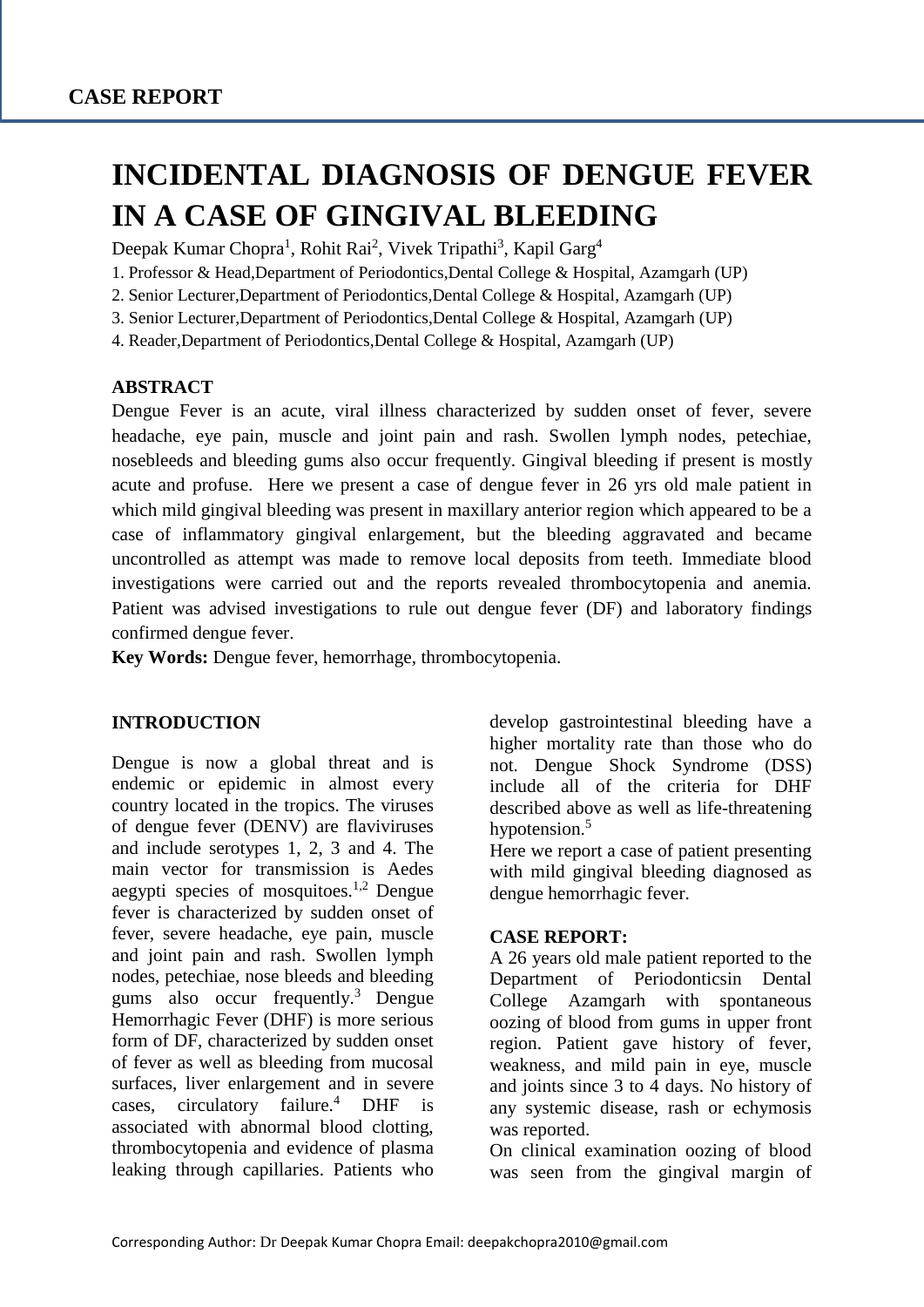upper anterior teeth (Fig-1). Patient had enlargement of marginal and interdental gingiva in both upper and lower anterior region, due to the presence of local deposits it appeared to be a chronic inflammatory gingival enlargement. We tried to remove local deposits with ultrasonic scaling but the bleeding aggravated. All attempts were made to control gingival bleeding but satisfactory hemostasis was not achieved. We sent the patient for routine hematological investigations. His report revealed the platelet count 31,000, TLC 3100/cumm, DLC (P48, L51, and E1), hemoglobin 8.0%. Patient was immediately advised investigations to rule out dengue fever (DF) as there was the outbreak at that time in the city.

Laboratory findings of patient's sera were positive for dengue non-structural protein-1 antigen and also for anti-dengue immunoglobulin M (IgM) and anti-dengue immunoglobulin G (IgG) antibodies.

The patient was immediately referred to the department of medicine and he was admitted as a case of dengue fever. The patient responded well to the treatment, there was complete cessation of gingival bleeding within 24 hrs and within 48 hrs platelet count came to normal (1.51 lakhs). Patient was discharged after 72 hrs of admission.

After 6 weeks routine hematological investigations were repeated, all the tests were within normal limits. The patient was treated as a case of chronic inflammatory gingival enlargement after confirming with biopsy. Complete supra gingival and sub gingival scaling was done. After 1 week of oral prophylaxis inflammatory component of gingival enlargement subsided completely (Fig-2) but for fibrotic component of gingival enlargement external bevel gingivectomy was done. Healing was uneventful. Post operatively after 6 months absolutely normal gingiva was present (Fig-3).

DENV has positive single stranded ribonucleic acid genome packaged inside a core protein, surrounded by an icosahedral scaffold and covered by a lipid envelope.<sup>2</sup> The vector (mosquito) can serve as biological host in which the virus replicates before it is transmitted in to the target host (patient) or the vector acting only as transmitting vehicle leading to only mechanical transmission. In both cases, the vector directly injects the virus into capillary blood vessels of the host. After entering into the blood stream, the virus replicates in sufficient quantity to induce the febrile response.  $6, 7$ 

During the early febrile stage, clinicians cannot predict which patients will progress to severe disease. Later, during defervescence, symptoms such as bleeding, thrombocytopenia of <100,000 platelets  $mm^{-3}$ , ascites, pleural effusion, haematocrit >20% and clinical warning signs, such as severe and continuous abdominal pain, restlessness, persistent vomiting and a sudden reduction in temperature associated with profuse perspiration, adynamia and sometimes fainting, can be indicative of plasma extravasation and the imminence of shock. At this point, patients should receive fluid replacement to avoid haemodynamic instability, narrowness of blood pressure and hypotension<sup>7</sup>.

The acquired immune response to dengue infection consists of the production of antibodies that are primarily directed against the virus envelope proteins. The response varies depending on whether it is a primary or secondary infection.<sup>8</sup> A primary antibody response is seen in individuals who are not immune to dengue and a secondary immune response is observed in patients who have had a previous dengue infection. A primary infection is characterized by a slow and low-titre antibody response. Immunoglobulin (Ig)M antibodies are the

#### **DISCUSSION:**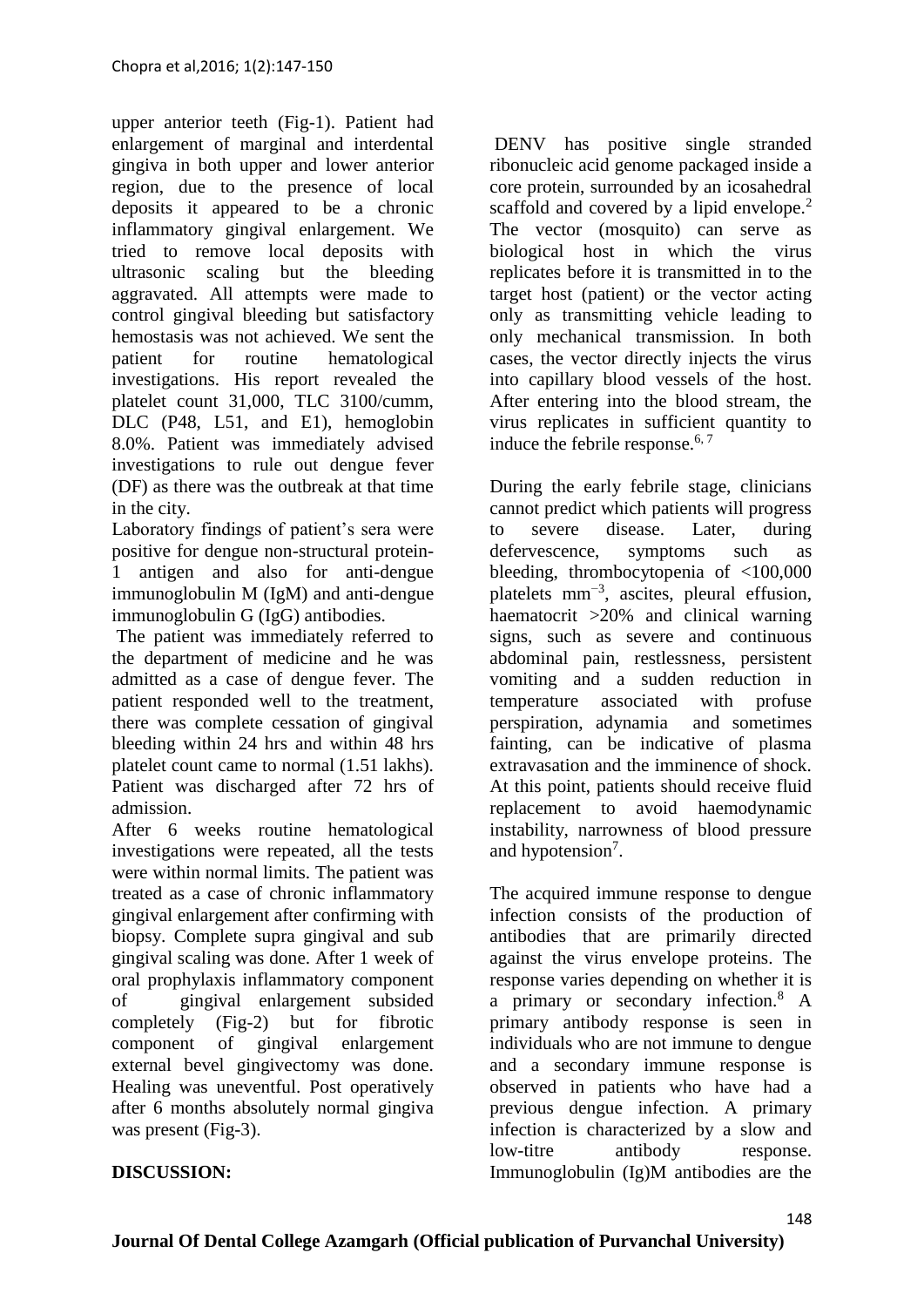first isotype to appear, by day 3–5 of illness in 50% of hospitalized patients and by day 6–10 of illness in 93–99% of cases. The IgM levels peak 2 weeks after the onset of fever and then generally decline to undetectable levels over the next 2–3 months. By contrast, during a secondary infection, high levels of IgG antibodies are detectable.3,7

The pathogenesis of hemorrhage in DHF could be multifactorial and includes vasculopathy, platelet deficiency and dysfunction and blood coagulation defects. Thrombocytopenia occurring in dengue hemorrhagic fever arises from both decreased production and increased destruction of platelets.<sup>9</sup> Moreover, there is impairment of platelet function, which can cause vascular fragility leading to hemorrhage, an important mechanism of plasma leakage in dengue hemorrhagic fever  $3$ 

Khan etal reported a case of acute gingival bleeding as a complication of dengue hemorrhagic fever<sup>10</sup>. The case presented here is different from other reported cases as there was mild gingival bleeding instead of acute gingival bleeding reported in literature and the characteristic signs and symptoms of DHF were also absent.

#### **CONCLUSION**:

This case report emphasis on including dengue in the differential diagnosis of any patient presenting with gingival bleeding either mild or severe, with or without characteristic signs and symptoms of dengue fever specially when there is dengue outbreak. A dentist thus can help in the early diagnosis of dengue fever and can early predict severe thrombocytopenia saving life of the patient

#### **REFERENCES:**

- 1. Guzmán MG, Kourí G. Dengue: An update. Lancet Infect Dis 2002;  $2:33-42.$
- 2. Gubler DJ. Dengue and dengue hemorrhagic fever. Clin Microbiol Rev 1998; 11:480‑96.
- 3. World Health Organization. Dengue and dengue haemorrhagic fever. In: WHO Report on Global Surveillance of Epidemic Prone Infectious Diseases. Ch. 6. Geneva: World Health Organization; 2001.
- 4. Chiu YC, Wu KL, Kuo CH, Hu TH, Chou YP, Chuah SK, *et al*. Endoscopic findings and management of dengue patients with upper gastrointestinal bleeding. Am J Trop Med Hyg2005; 73:441‑4.
- 5. Butt N, Abbassi A, Munir SM, Ahmad SM, Sheikh QH. Haematological and biochemical indicators for the early diagnosis of dengue viral infection. J Coll Physicians Surg Pak 2008; 18: 282-5
- 6. WHO. Scientific Working Group Report on Dengue. (WHO, Geneva, Switzerland, 2007).
- 7. TDR/WHO. Dengue: Guidelines for Diagnosis, Treatment, Prevention and Control (TDR/WHO, Geneva, Switzerland, 2009).
- 8. Gibbons RV, Vaughn DW. Dengue: An escalating problem. BMJ 2002; 324: 1563‑6.
- 9. La Russa VF, Innis BL. Mechanisms of dengue virus‑induced bone marrow suppression. Baillieres Clin Haematol 1995;8: 249‑70.
- 10. Khan S, Gupta ND, Maheshwari S. Acute gingival bleeding as a complication of dengue hemorrhagic fever. J Indian Soc Periodontol 2013; 17: 520-2.

149

#### **FIGURES:**